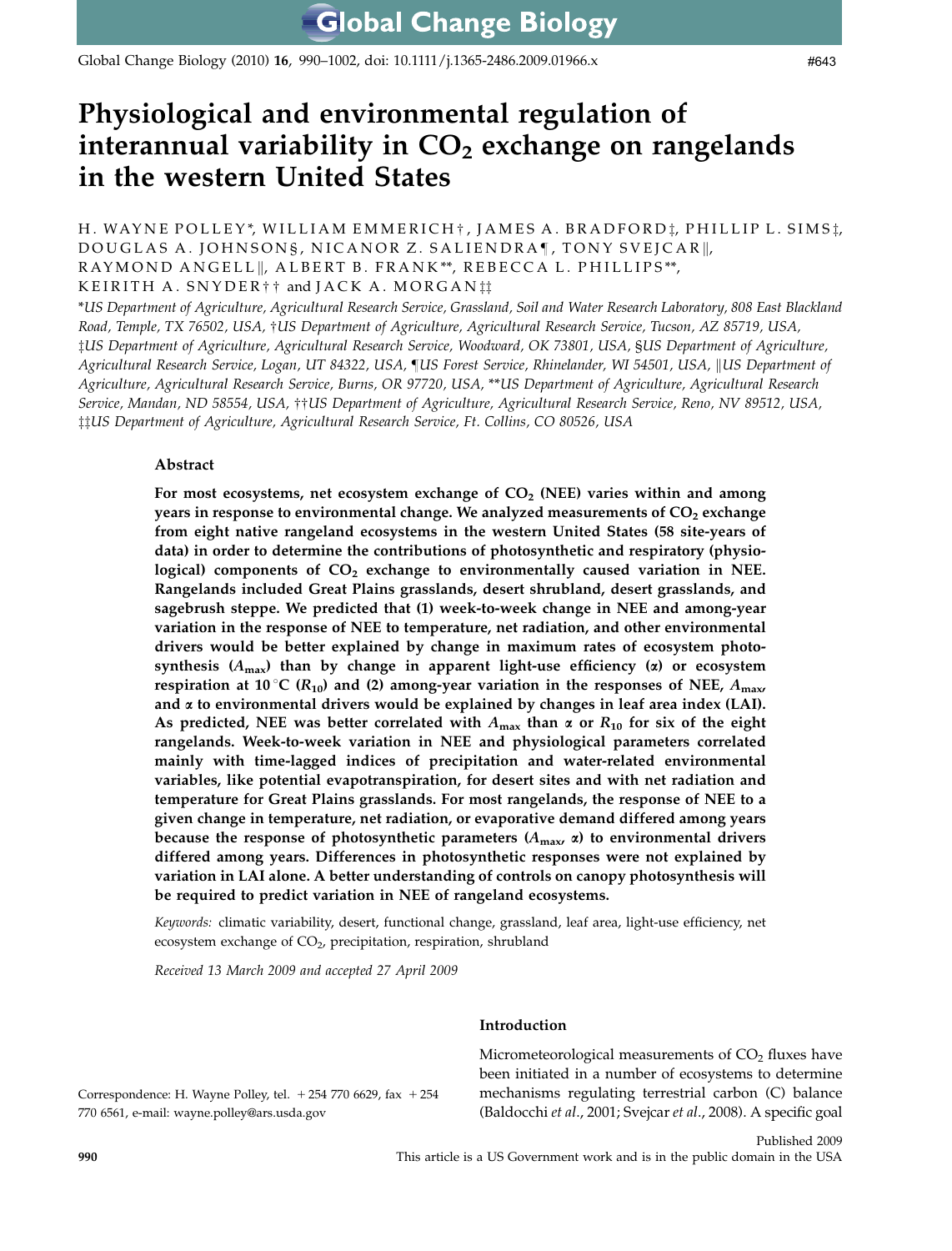of these measurements is to determine how environmental drivers of C accumulation vary among ecosystems and to assess the sensitivity of net ecosystem exchange of  $CO<sub>2</sub>$  (NEE) to interannual variability in climate. Ultimately, it is hoped that these measurements can be used to develop CO<sub>2</sub> exchange–climate relationships relevant to the terrestrial C cycle (i.e., Friend et al., 2007).

The response of  $CO<sub>2</sub>$  exchange to climate has been found to vary through time, however, thus limiting our ability to predict NEE from change in climatic variables alone (Barford et al., 2001; Hui et al., 2003; Richardson et al., 2007; H. W. Polley, W. Emmerich, and J. A. Bradford, unpublished data). If climatic variation is to be useful as a predictor of ecosystem  $CO<sub>2</sub>$  exchange, we must understand why and how flux–climate relationships change through time. We refer to short-term (days to months) changes in climatic variables as variation in the environment. Longer-term changes in these variables are taken as climatic variation. A given change in the environment may have a similar effect on  $CO<sub>2</sub>$  fluxes among years. Following Hui et al. (2003), we regard these repeatable effects of environmental variation as 'direct effects of the environment' on  $CO<sub>2</sub>$  exchange. Alternately, a given change in the environment may affect CO2 fluxes differently among years because of year-toyear variation in the biological processes that regulate  $CO<sub>2</sub>$  uptake and release. Variation in biological functioning is termed 'functional change,' and may be quantified by calculating the contribution of year-to-year differences in slopes of flux–environment relationships to the total variance in  $CO<sub>2</sub>$  fluxes explained by environmental variation (Hui et al., 2003). Many of the biological processes that regulate flux responses to the environment are affected by longer-term climatic patterns, and so functional change often results from climatic variation. Richardson et al. (2007) attributed a slightly greater proportion of the variance in NEE for spruce forest to interannual differences in the response of  $CO<sub>2</sub>$  exchange to environmental drivers than to direct effects of environmental variation on fluxes. H. W. Polley, W. Emmerich, and J. A. Bradford (unpublished data) found that functional change accounted for more than twice the variance in NEE of direct effects of environmental variability for six of eight rangeland ecosystems. Functional change in NEE on rangelands was associated with interannual variation in precipitation.

NEE represents the relatively small difference between the larger fluxes of photosynthesis and the sum of autotrophic and heterotrophic respiration (Valentini et al., 2000). Photosynthesis and respiration may respond to different environmental and other variables or to climatic variability at different rates (Luyssaert et al., 2007; Polley et al., 2008). It is likely, therefore, that environmental effects on NEE cannot be predicted

accurately without understanding how NEE is regulated by its component processes.

It is also likely that we must identify the biological processes that explain functional change in NEE and its physiological components in order to calculate C balance. Several biological processes regulate flux responses to environmental drivers, but canopy development is among the most important in the arid and semiarid ecosystems known collectively as rangelands. Grassland fluxes are highly responsive to seasonal and among-year variation in live biomass and leaf area index (LAI; Sims & Bradford, 2001; Flanagan et al., 2002; Li et al., 2005; Phillips & Beeri, 2008), for example. Canopy development and other biological processes that regulate photosynthesis and respiration, in turn, are affected by seasonal or annual amounts of precipitation (Knapp & Smith, 2001; Knapp et al., 2002).

We used  $CO<sub>2</sub>$  flux measurements collected by participants in the Rangeland Carbon Flux network (United States Department of Agriculture, Agricultural Research Service) to assess the contributions of photosynthetic and respiratory components of NEE to variation in growing season values of  $CO<sub>2</sub>$  exchange for eight native rangeland ecosystems in the western United States. Rangelands included Great Plains grasslands, desert shrubland, desert grasslands, and sagebrush steppe. Functional change explained 10–40% of the variance in NEE for these eight rangelands (Polley et al., submitted); hence, a primary objective was to identify the physiological component of flux most responsible for among-year variation in NEE– environment relationships. We also sought to determine the extent to which flux responses to environmental drivers were regulated by interannual variation in LAI. We hypothesized that (1) week-to-week variation in NEE would be better explained by variation in maximum rates of ecosystem photosynthesis  $(A<sub>max</sub>)$  than by change in apparent light-use efficiency  $(\alpha)$  or basal rates of ecosystem respiration  $(R_{10})$ , consistent with the finding that variability in NEE depended mainly on variation in daytime net  $CO<sub>2</sub>$  uptake in a desert shrubland (Jasoni *et al.*, 2005); (2) functional change in NEE would correlate more highly with among-year variation in the response of  $A_{\text{max}}$  to the environment than with variation in responses of  $\alpha$  or  $R_{10}$  to the environment; and (3) variation in LAI would explain functional change in NEE,  $A_{\text{max}}$ , and  $\alpha$  on grasslands, as implied by the strong correlation between grassland fluxes and leaf area reported by Flanagan et al. (2002) and others.

## Materials and methods

#### Site description

We measured  $CO<sub>2</sub>$  exchange on eight native rangeland ecosystems in the central and western United States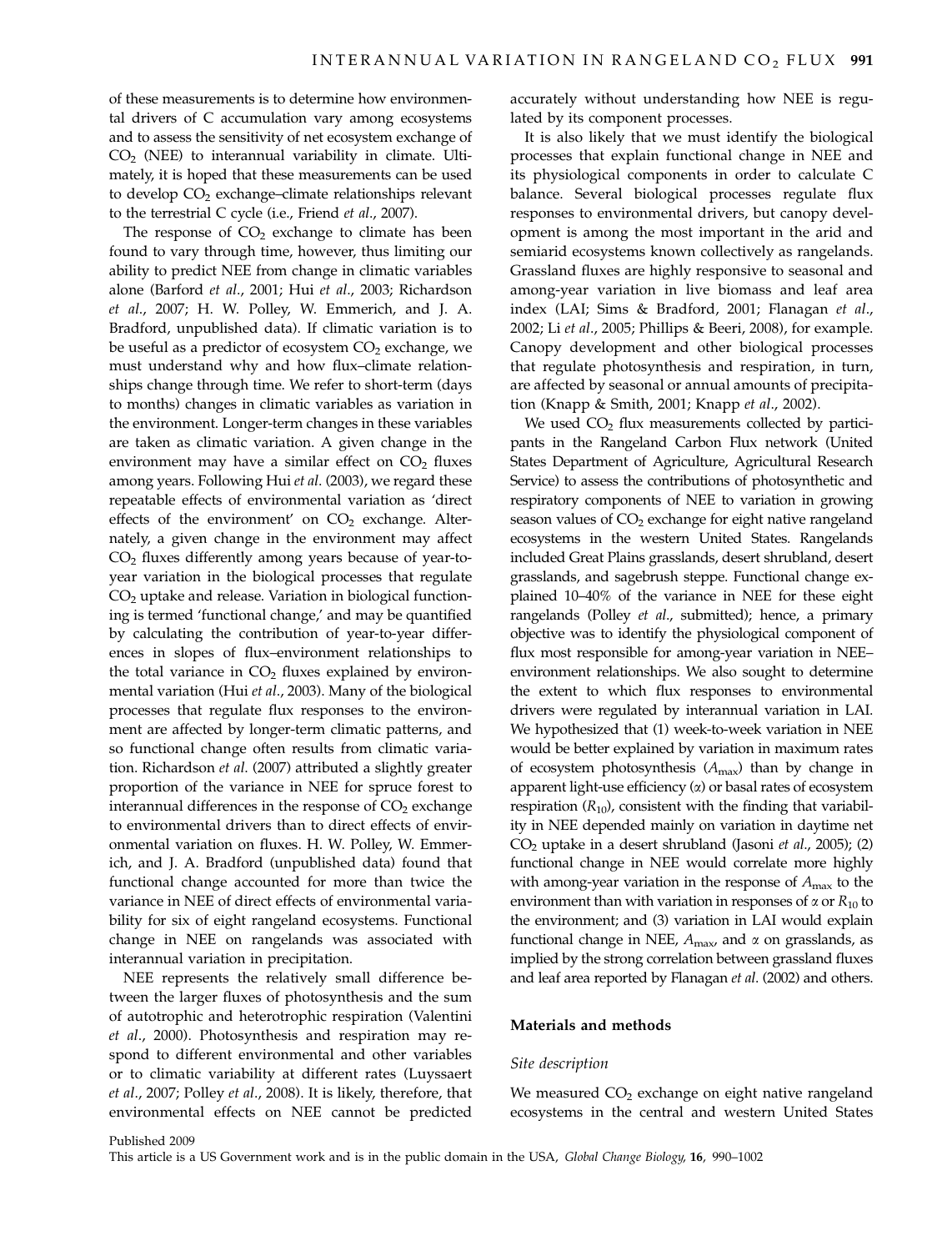(Table 1). Rangelands were considered to be in good ecological condition based on species composition and were not grazed by livestock, burned, or fertilized during the period of measurements. Before measurements, the rangelands studied either had not been grazed for 10 or more years or had been lightly to moderately grazed by livestock. Svejcar et al. (2008) provide a description of soils and dominant plant species for each rangeland.

### $CO<sub>2</sub>$  fluxes and climatic variables

Fluxes on each rangeland were measured using Bowen ratio/energy balance (BREB) instrumentation (Model 023/CO<sub>2</sub> Bowen ratio system, Campbell Scientific Inc., Logan, UT, USA). Flux rates were calculated using methods described by Dugas (1993) and Dugas et al. (1999). Bowen ratios were calculated using air temperature and water vapor gradients measured every 2s at 1 and 2 m above the plant canopy. Gradients in water vapor and  $CO<sub>2</sub>$  were measured with Model 6262 infrared gas analyzers (Li-Cor Inc., Lincoln, NE, USA) that were calibrated weekly. Sensible heat flux was calculated using the Bowen ratio, average net radiation (Rn) measured with Model Q\*7.0 and 7.1 net radiometers (REBS, Seattle, WA, USA), and soil heat flux measured using two Model HFT soil heat flux plates (REBS). The turbulent diffusivity (assumed equal for heat, water vapor, and  $CO<sub>2</sub>$ ) was calculated using the temperature gradient, sensible heat flux, and air density. Carbon dioxide fluxes (mg m $^{-2}\rm s^{-1})$ were derived by multiplying turbulent diffusivity by the change in the density of  $CO<sub>2</sub>$  measured between 1 and 2 m above the canopy and correcting for differences in water vapor density (Webb et al., 1980). Latent heat was determined as the energy remaining after subtracting soil heat flux and sensible heat flux from net radiation. Actual evapotranspiration (AET) was calculated by dividing the latent heat of evaporation by the latent heat of vaporization. Flux toward the surface was considered to be negative in sign.

Two aerodynamic methods are widely used to measure  $CO<sub>2</sub>$  fluxes: the BREB technique used here and the eddy covariance technique. Both methods depend on calculated values of diffusivity, which may be unreliable for periods of stable atmospheric conditions as sometimes occur at night. Results from the two approaches are similar, however, when data are processed appropriately (Dugas et al., 2001; Wolf et al., 2008). When turbulent diffusivity estimated by the BREB approach failed, as evidenced by differences in signs of the sensible/latent heat flux calculations and the temperature/water vapor gradient, we calculated turbulent diffusivity using wind speed, atmospheric stability, and canopy height (Dugas et al., 1999). This alternative method of estimating diffusivity was used

in about 10% of calculations, mostly at night. Frank et al. (2000) showed that  $CO<sub>2</sub>$  fluxes measured at night on grasslands using the BREB method were only slightly smaller than the sum of estimated nighttime plant and soil respiratory losses. Fluxes calculated using the BREB method also have been shown to be similar to those estimated from biomass production (Dugas et al., 1999) and canopy chambers (Angell et al., 2001).

Svejcar et al. (2008) describe measurements of additional climatic variables, including soil temperature (ST), wind speed (WS), relative humidity (RH), vapor pressure (e), and temperature of air (AT). Following Stephenson (1990), we define the parameter 'evaporative deficit' as evaporative demand not met by available water. A value of evaporative deficit for each day was calculated as the difference between daily values of potential evapotranspiration (PET) and AET. Daily values of PETwere calculated with the Penman–Monteith equation using measurements of Rn, WS, AT, and e.

Leaf area was measured at four positions surrounding Bowen ratio equipment on each of the three Great Plains grasslands at approximately 2-week (Mandan) or 4-week intervals (Nunn, Woodward). On each sampling date, one quadrat (0.25 m<sup>2</sup>) was randomly placed within each of four permanently located plots (each  $30 \text{ m} \times 30 \text{ m}$ ) on each grassland. Vegetation in each quadrat was clipped to ground level, and the surface area of green tissues (leaf area) was measured with a photoelectric meter. Leaf area was not measured repeatedly during each growing season on other rangelands.

Daily values of NEE and of climatic variables were calculated from measurements every 20 min. We did not attempt to gap fill missing data, which accounted for  $1\%$  of data points during daylight hours and 2% of data points at night (Svejcar et al., 2008). Missing flux values typically are estimated using the associated environmental conditions. Gap filling would have introduced autocorrelation between fluxes and climate.

In order to reduce fluctuations inherent in daily values, we calculated weekly means of  $CO<sub>2</sub>$  fluxes and climatic variables. For each week during each growing season, we also calculated the weekly sum of precipitation (ppt1) and the mean of precipitation per week for the current week and the previous 1–7 weeks (denoted as ppt2–ppt8).

We were concerned primarily with environmental and biological regulation of  $CO<sub>2</sub>$  uptake, and so we only considered data collected during the growing season for each rangeland. The beginning date of the growing season was considered the first of 3 or more consecutive weeks with negative values of NEE during daylight hours (net  $CO<sub>2</sub>$  uptake). The ending date of the growing season was identified as the final week with negative values of daytime NEE before 3 or more consecutive weeks with positive daytime NEE. Beginning and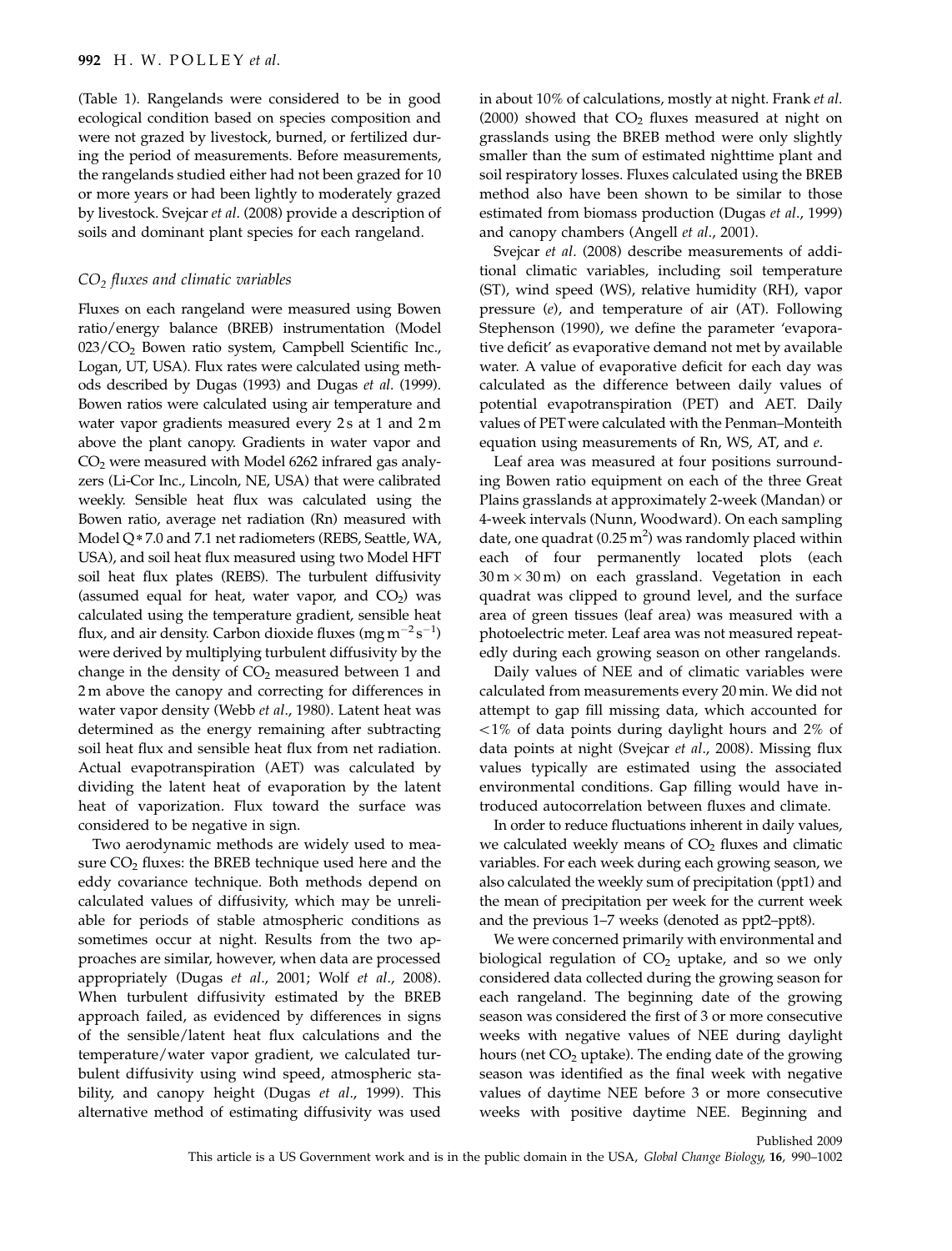| Table 1 Location, vegetation type, site characteristics, and the years and growing season period considered for flux measurements for rangeland ecosystems in this study |                   |                                |               |                              |                                      |              |                 |
|--------------------------------------------------------------------------------------------------------------------------------------------------------------------------|-------------------|--------------------------------|---------------|------------------------------|--------------------------------------|--------------|-----------------|
|                                                                                                                                                                          |                   | Latitude (°N)/                 |               | Mean annual<br>precipitation | precipitation<br>Maximum/<br>minimum | Growing      |                 |
| Location                                                                                                                                                                 | Vegetation type   | Longitude (°W)                 | Elevation (m) | (mm)                         | (mm)                                 | season (doy) | Years           |
| Las Cruces,                                                                                                                                                              | Desert grassland  | 32°60'/106°75'                 | 1230          | 227                          | 327/175                              | $71 - 301$   | 1996-2001       |
| New Mexico (NM)                                                                                                                                                          |                   |                                |               |                              |                                      |              |                 |
| Tucson, Arizona (AZ;                                                                                                                                                     | Desert shrubland  | $31^{\circ}44'/110^{\circ}03'$ | 1372          | 356                          | 457/207                              | $1 - 365$    | 1997-2002       |
| Lucky Hills)                                                                                                                                                             |                   |                                |               |                              |                                      |              |                 |
| Tucson, Arizona (AZ;                                                                                                                                                     | Desert grassland  | $31^{\circ}44'/109^{\circ}56'$ | 1526          | 356                          | 490/198                              | $1 - 365$    | 1996-2003       |
| Kendall)                                                                                                                                                                 |                   |                                |               |                              |                                      |              |                 |
| Burns, Oregon (OR)                                                                                                                                                       | Sagebrush steppe  | 43°29'/119°43'                 | 380           | 298                          | 339/107                              | $106 - 266$  | 1995-2000, 2003 |
| Nunn, Colorado (CO)                                                                                                                                                      | Shortgrass steppe | $40^{\circ}41'/104^{\circ}45'$ | 1660          | 321                          | 420/233                              | $120 - 294$  | 1996, 1998-2001 |
| Dubois, Idaho (ID)                                                                                                                                                       | Sagebrush steppe  | 44°16/112°08′                  | <b>POO</b>    | 340                          | 389/188                              | 99-280       | 1996-2003       |
| Mandan, North Dakota                                                                                                                                                     | Northern mixed-   | 46°46'/100°55'                 | 518           | 482                          | 601/322                              | $106 - 301$  | 1995-2001       |
| ĝ                                                                                                                                                                        | grass prairie     |                                |               |                              |                                      |              |                 |
| Woodward, Oklahoma                                                                                                                                                       | Southern mixed-   | $36^{\circ}36'/99^{\circ}35'$  | 219           | 728                          | 802/454                              | $92 - 315$   | 1995-2005       |
| $\frac{1}{2}$                                                                                                                                                            | grass prairie     |                                |               |                              |                                      |              |                 |

ending dates from each year were averaged for each rangeland to define the growing season for each site. The first and final week of net  $CO<sub>2</sub>$  uptake during daylight varied greatly among years for the two desert sites in Arizona (Lucky Hills, Kendall); hence, we considered the entire year as the growing season for these sites.

## Ecosystem physiological parameters

Mean diurnal trends in NEE, Rn, and ST were derived by averaging observations for each 20-min period during the day over each week. Physiological components of NEE were then calculated for each week by fitting a simple physiological model to diurnal trends, where

NEE = 
$$
((A_{\text{max}} \alpha \text{PPFD})/(A_{\text{max}} + \alpha \text{PPFD}))
$$
  
+  $R_{10}Q_{10}^{((ST-10)/10)}$ , (1)

and  $A_{\text{max}}$  is the maximum rate of ecosystem gross photosynthesis (GPP,  $\mu$ mol CO<sub>2</sub> m<sup>-2</sup>s<sup>-1</sup>) at infinite photosynthetic photon flux density (PPFD;  $\mu$ mol photons m<sup>-2</sup>s<sup>-1</sup>),  $\alpha$  is the initial slope of the ecosystem light-response curve or the apparent light-use efficiency (mol $CO_2$  mol<sup>-1</sup> photons),  $R_{10}$  is ecosystem respiration rate at 10 °C ( $\mu$ mol CO<sub>2</sub> m<sup>-2</sup> s<sup>-1</sup>), Q<sub>10</sub> is the temperature sensitivity of ecosystem respiration for a 10 °C change in ST, and PPFD equals  $\text{Rn} \times 3.002$ , as determined from year-long measurements at the Lucky Hills site (PPFD was not measured at each site). Physiological components of NEE ( $A_{\text{max}}$ ,  $\alpha$ ,  $R_{10}$ ,  $Q_{10}$ ) were estimated by fitting nonlinear, least-squares regressions to diurnal trends using the Gauss–Newton method. Parameter values were restricted during regression to the following ranges:  $A_{\text{max}}$  (0.1–60),  $\alpha$  (0.001–0.08),  $R_{10}$  $(0.1–8.0)$ , and  $Q_{10}$  (1.0–3.0). Respiration depends on soil water content and the availability of C substrates to plants and microbes as well as on temperature (Davidson et al., 2006; Polley et al., 2006). Estimates of the apparent temperature sensitivity of respiration  $(Q_{10})$ may be confounded if photosynthetic activity and soil water content covary with temperature, as often occurs over periods of several days. In order to reduce the influence of these confounding variables on  $Q_{10}$ , we calculated a mean value of  $Q_{10}$  for each year following methods of Reichstein et al. (2005). For each site and year, we fit Eqn (1) to data from 3-week periods created by shifting the initial week of the period by 1 week before each regression was fit. A value of  $Q_{10}$  for each season at each site was then derived by averaging the  $Q_{10}$  values estimated for each 3-week period using the inverse of the standard error of estimate as the weighting factor. We set the  $Q_{10}$  parameter in Eqn (1) to this average value for the growing season, then refit the physiological model to derive  $A_{\text{max}}$ ,  $\alpha$ , and  $R_{10}$  for each week.

Published 2009

This article is a US Government work and is in the public domain in the USA, Global Change Biology, 16, 990–1002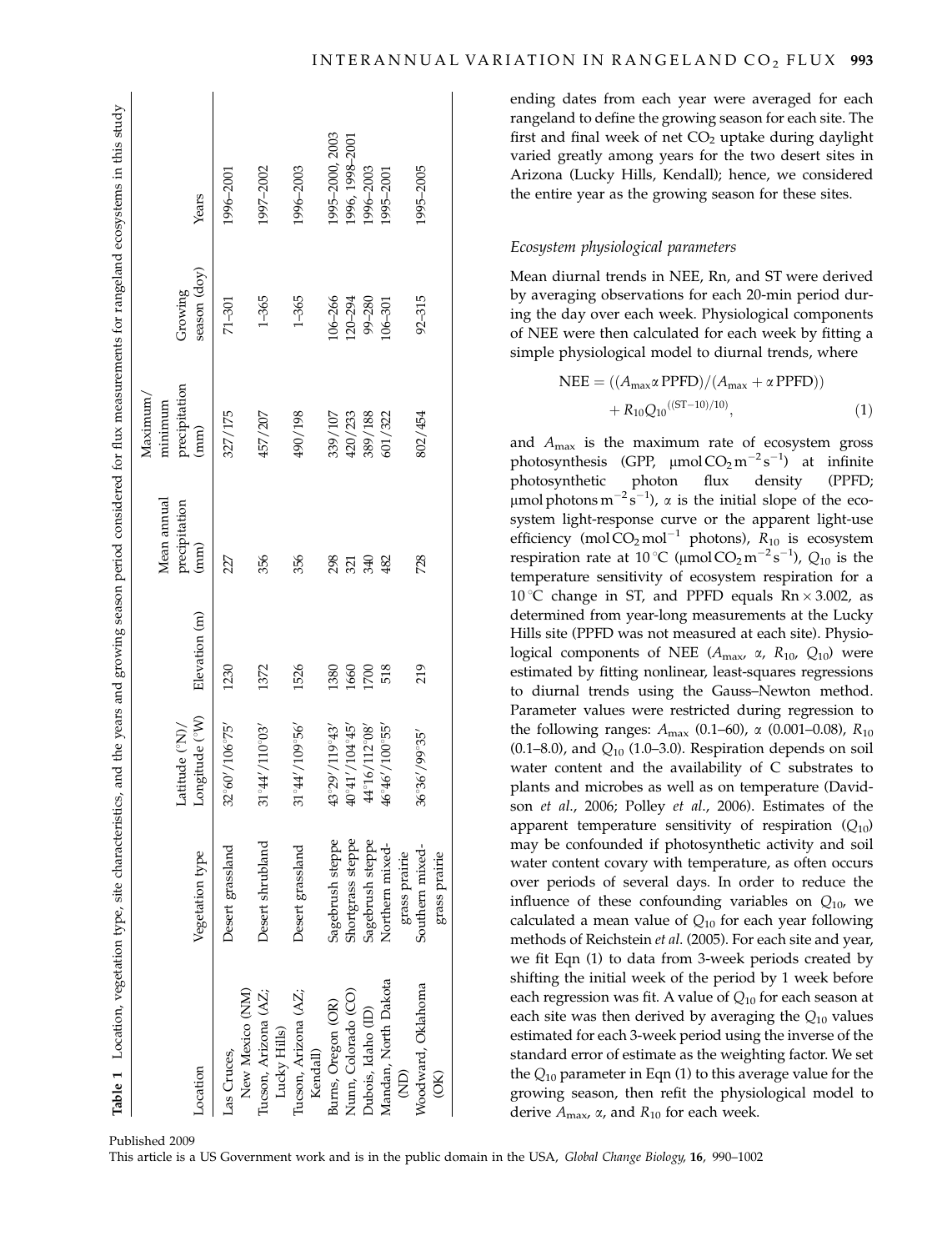# Calculation of function change in NEE and physiological parameters

We used the homogeneity-of-slopes (HOS) regression model (Hui et al., 2003) to determine the contribution of interannual variation in flux–environment relationships or functional change to variance in NEE,  $A_{\text{max}}$ ,  $\alpha$ , and  $R_{10}$ . We first tested for linearity of flux–environment relationships for each rangeland using simple linear regression analysis and data from all years of record. For each rangeland, we then used stepwise multiple linear regression (forward selection of variables) analysis to determine relationships between weekly values of NEE,  $A_{\text{max}}$ ,  $\alpha$ , and  $R_{10}$ , and weekly averages of environmental variables that were significantly linearly correlated with NEE in simple regression (single-slopes model). Environmental variables retained in multiple regression models when data from all years were considered were then entered into a HOS analysis (separate-slopes model). Functional change was detected when the slope of one or more of the flux– environment relationships differed significantly among years. The sum of squares for functional change for each flux (NEE,  $A_{\text{max}}$ ,  $\alpha$ , or  $R_{10}$ ) and each rangeland was calculated by summing across years the squared difference between fluxes estimated using a separate-slopes regression model and fluxes calculated with a singleslope multiple regression model.

In order to determine how functional change affected NEE and it physiological components at each site, we calculated NEE,  $A_{\text{max}}$ ,  $\alpha$ , and  $R_{10}$  each year using the separate-slopes model. Each flux variable was calculated using the multiyear average of each environmental variable included in the regression model.

## Results

## Seasonal trends in  $CO<sub>2</sub>$  exchange and climate

The seasonal trend in NEE for each rangeland became evident when  $CO<sub>2</sub>$  flux for each week was averaged among years and plotted against day of the year. These multiyear averages of NEE for each week increased (became more negative) from the winter low to a maximum during summer then declined during late summer and autumn on Great Plains grasslands at Nunn, Mandan, and Woodward and on sagebrush steppe at Dubois and Burns (Fig. 1). On average, these ecosystems functioned as  $CO<sub>2</sub>$  sinks during most of the growing season. By contrast, desert rangelands at Las Cruces, Lucky Hills, and Kendall functioned as  $CO<sub>2</sub>$ sinks only for brief periods during the season.

Multiyear averages of  $A_{\text{max}}$ ,  $\alpha$ , and  $R_{10}$  followed seasonal patterns similar to those of NEE (Fig. 2). Like NEE,  $A_{\text{max}}$  increased from winter to summer, and then declined during late summer and autumn for grasslands at Nunn, Mandan, and Woodward and sagebrush steppe at Dubois and Burns. Peak values of mean  $A_{\text{max}}$  were smallest for sagebrush steppe ecosystems (Dubois, Burns) and greatest for southern mixed-grass prairie (Woodward). Means of  $R_{10}$  increased in summer to maximum values coincident with the seasonal maxima of  $A_{\text{max}}$  on most rangelands.

Averages of NEE for each week were highly linearly correlated with averages of  $A_{\text{max}}$  on all rangelands (not shown;  $r^2 = 0.45{\text -}0.89$ ;  $P < 0.0001$  for all regressions), except desert grassland at Las Cruces ( $P = 0.88$ ). Mean values of  $A_{\text{max}}$ , in turn, were positively correlated with precipitation on each rangeland (Fig. 3).  $A_{\text{max}}$  was best fit with a power function of precipitation per week averaged over the 5 and 8 weeks before flux measurements for desert ecosystems at Lucky Hills and Kendall, respectively ( $P < 0.001$ ).  $A_{\text{max}}$ -precipitation relationships for remaining rangelands were linear. Means per week of  $A_{\text{max}}$  increased by 0.72–0.99  $\mu$ mol m<sup>-2</sup>s<sup>-1</sup> for each 1 mm week $^{-1}$  increase in precipitation over the 5–7 weeks before flux measurements. Mean values of  $A_{\text{max}}$ were also positively corrected with AT on all rangelands (not shown;  $r^2 = 0.23 - 0.74$ ;  $P < 0.001$  for all regressions), except sagebrush steppe at Dubois ( $P = 0.78$ ). Air temperature explained a smaller fraction of the variation in  $A_{\text{max}}$  than precipitation on all rangelands except mixedgrass prairie at Mandan and Woodward.

Weekly values of NEE were also more highly correlated with  $A_{\text{max}}$  than  $\alpha$  or  $R_{10}$  for six of the eight rangelands (Table 2). As estimated from linear regression equations, NEE increased by  $0.1-1.0\,\text{g}\,\text{CO}_2\,\text{m}^{-2}\,\text{day}^{-1}$ for each  $1 \mu$ mol m<sup>-2</sup>s<sup>-1</sup> increase in  $A_{\text{max}}$ . The increase in NEE per unit increase in  $A_{\text{max}}$  was greater for sagebrush steppe ecosystems at Dubois and Burns than for other rangelands. Weekly NEE values correlated most strongly with  $R_{10}$  on desert grassland at Las Cruces ( $r^2 = 0.10$ ,  $P < 0.0001$ ,  $n = 145$ ) and with  $\alpha$  on mixed-grass prairie at Woodward ( $r^2$  = 0.17, P < 0.0001,  $n = 296$ ). The slope of the NEE– $R_{10}$  regression for Las Cruces was positive  $(1.76 \text{ g } CO_2 \text{ m}^{-2} \text{ day}^{-1})$ <sup>1</sup> per 1 µmol m<sup>-2</sup> s<sup>-1</sup> increase in  $R_{10}$ ), indicating that net CO<sub>2</sub> uptake decreased as the rate of respiration at  $10^{\circ}$ C increased on this desert grassland.

# Relationships of physiological components of NEE to the environment and LAI

Single-slopes regression models were used to relate weekly values of NEE and of physiological parameters at each site to environmental variables that were significantly correlated with NEE in simple regression (Table 3). Environmental variables explained between 5% and 40% of the variation in weekly observations of

Published 2009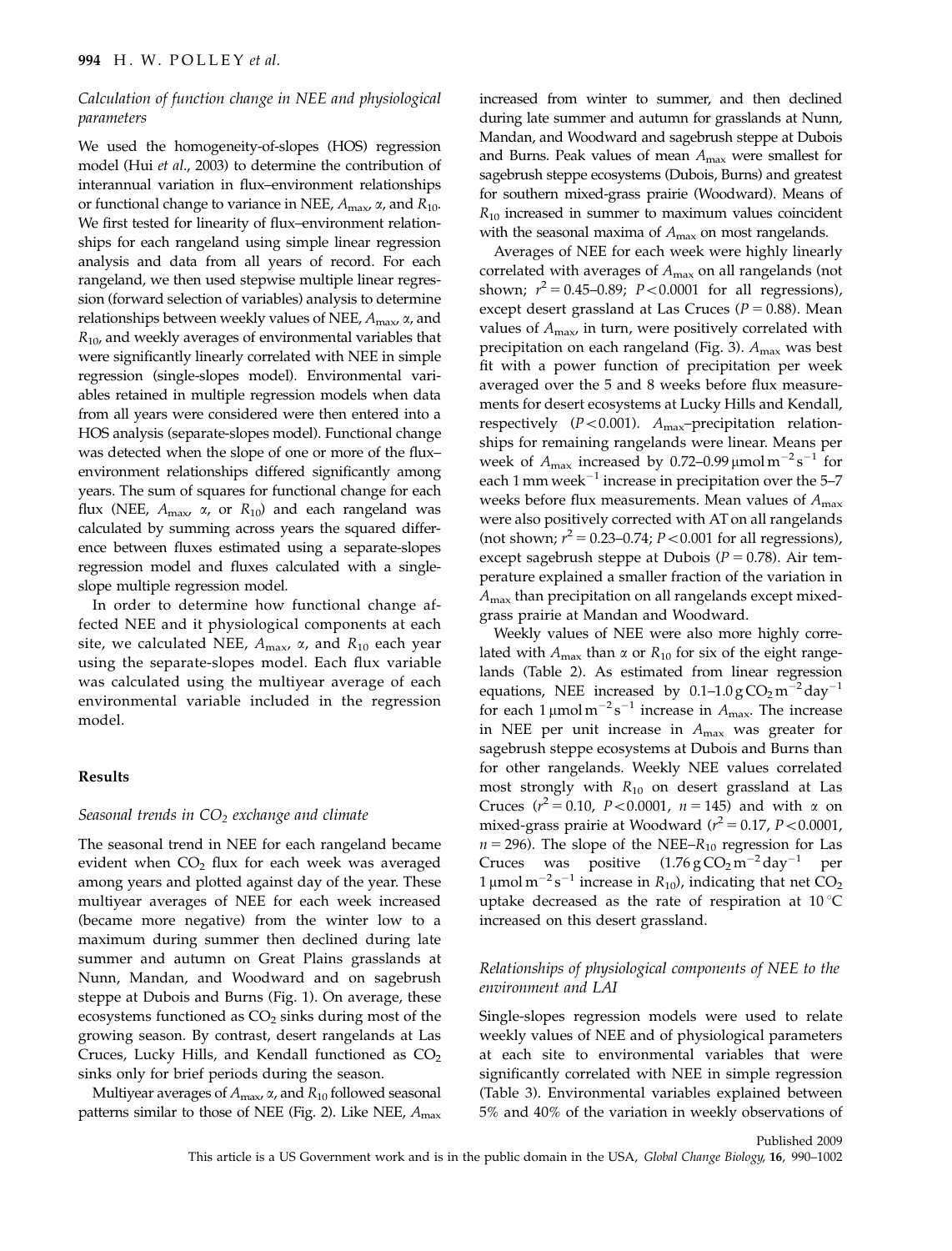

Fig. 1 Seasonal variation in net ecosystem exchange of  $CO<sub>2</sub>$  (NEE) for rangeland ecosystems at eight locations in the western United States. Measurements for a given week during the growing season were averaged for all years of observations ( $n = 5-11$  years).

NEE ( $P < 0.01$  for all models) and between 16% and 63% of the variance in  $A_{\text{max}}$  (P < 0.0001 for all models). Environmental variables explained  $>24\%$  of the variance in  $R_{10}$  on all rangelands except the three Great Plains grasslands and  $>13\%$  of the variance in  $\alpha$  on all rangelands except the three desert ecosystems. Weekly values of NEE and of derived physiological parameters were correlated mainly with time-lagged indices of precipitation and water-related environmental variables, such as RH, evaporative deficit, and PET, for desert sites and sagebrush steppe at Burns, and with net radiation (Rn) and temperature (AT, ST) for grasslands at Nunn, Mandan, and Woodward and sagebrush steppe at Dubois. Time-lagged indices of precipitation, including mean precipitation per week for 5–7 weeks preceding flux measurements (ppt5–ppt7), and Rn were negatively correlated with NEE and positively correlated with physiological parameters. The implication is that both greater

Rn and greater precipitation increased net  $CO<sub>2</sub>$  uptake by increasing  $A_{\rm max}$  and  $\alpha.$  Interestingly, the observation that  $R_{10}$  also increased with greater Rn and precipitation indicates that increases in  $CO<sub>2</sub>$  uptake were associated with increases in respiration rate at 10 °C. Both  $A_{\text{max}}$  and  $R_{10}$  responded positively to increased precipitation during the week of flux measurements (ppt1) at Woodward. The positive effect of ppt1 on respiration apparently more than offsets benefits of greater  $A_{\text{max}}$  for net CO<sub>2</sub> uptake, for greater ppt1 reduced net  $CO<sub>2</sub>$  uptake (positive association with NEE) on this mixed-grass prairie.

Canopy development may change seasonally as Rn, temperature, and precipitation change; hence, the flux– environment correlations we observed ultimately may result from environmental effects on leaf area or other properties of the plant canopy. Indeed,  $A_{\text{max}}$  was positively and linearly correlated with LAI for each of the three rangelands for which leaf area data are available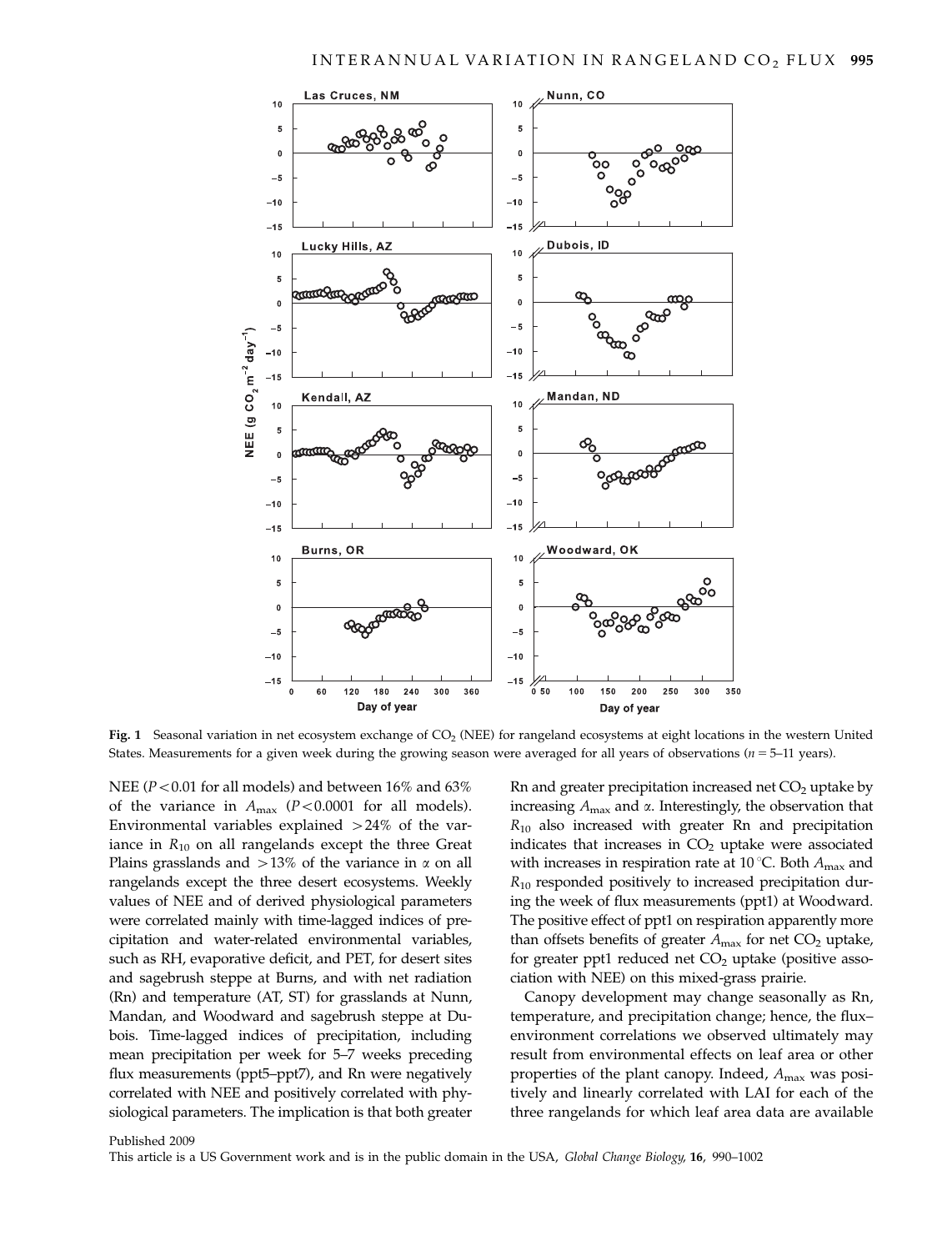

Fig. 2 Seasonal variation in the maximum rate of ecosystem gross photosynthesis  $(A_{\text{max}})$ , apparent light-use efficiency ( $\alpha$ ), and ecosystem respiration rate at  $10^{\circ}C(R_{10})$  for rangeland ecosystems at eight locations in the western United States. Measurements for a given week during the growing season were averaged for all years of observations ( $n = 5$ –11 years).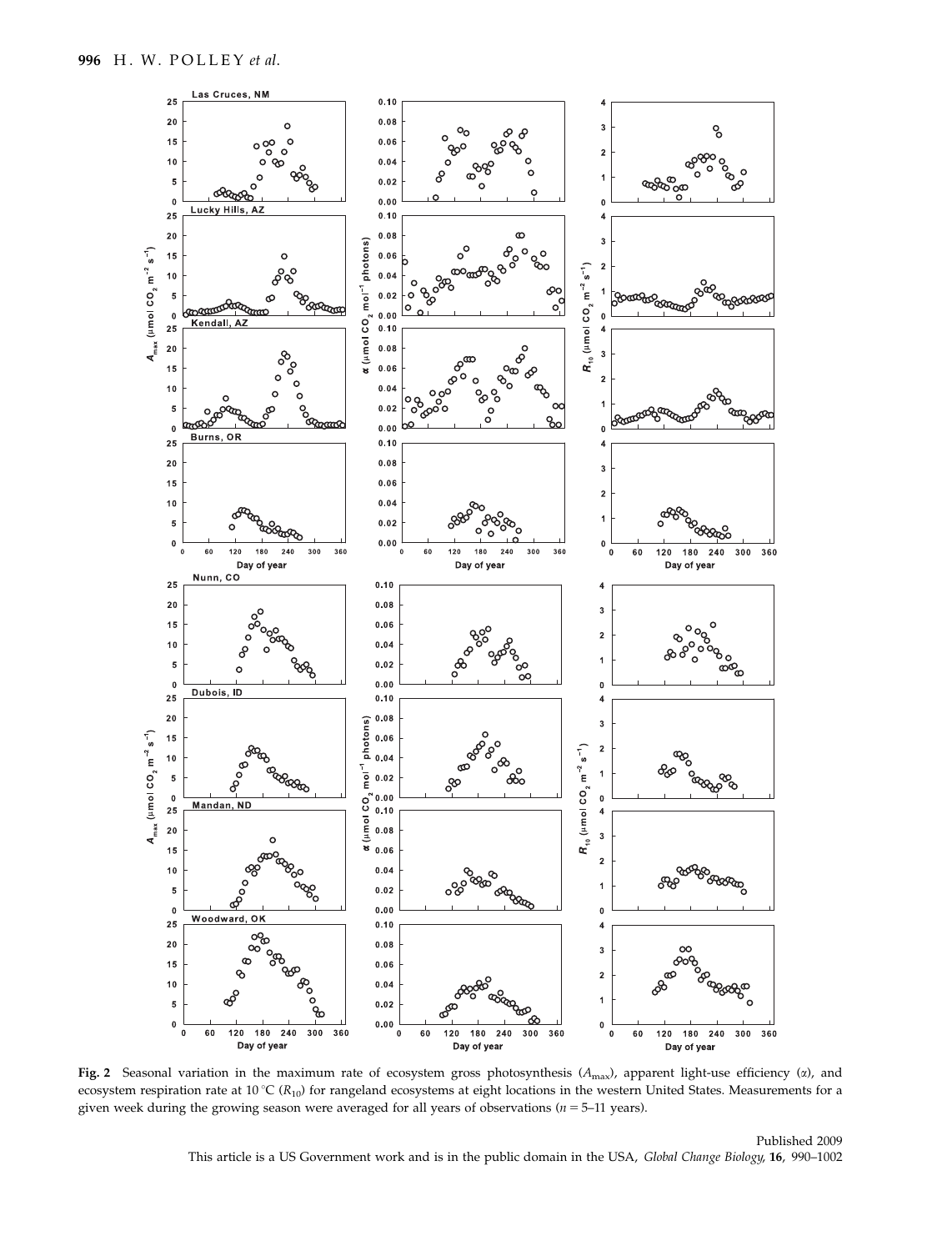

Fig. 3 Relationships between means of the rate of ecosystem gross photosynthesis  $(A_{\text{max}})$  for each week during the growing season and weekly means of precipitation for rangelands at eight locations in the western United States.  $A_{\text{max}}$  is plotted as a function of precipitation per week averaged for the week  $A_{\text{max}}$  was measured and the previous 6 weeks (ppt7; Nunn), 7 weeks (ppt8; Kendall), or 4 weeks (ppt5; remaining rangelands).  $A_{\text{max}}$  for Lucky Hills and Kendall was fit with a power function of precipitation ( $P < 0.001$ ). Lines shown for other rangelands are linear regression fits to data  $(P<0.0001$  for all regressions).

(not shown), including northern and southern mixedgrass prairie at Mandan and Woodward, respectively, and short-grass steppe at Nunn  $(r^2 = 0.43, 0.31,$  and 0.58, and  $n = 69$ , 44, and 30, respectively;  $P < 0.0001$  for all regressions). Slopes of  $A_{\text{max}}$ –LAI regressions differed significantly among years at Mandan  $(P<0.0001)$ , but not at Nunn or Woodward ( $P = 0.51$  and 0.30, respectively). Environmental effects on canopy photosynthesis were apparently mediated largely through changes in leaf area at the latter two sites.

#### Functional change

Slopes of regression relationships among  $A_{\text{max}}$ ,  $\alpha$ , and  $R_{10}$  and most of the environmental variables that ex-

plained variation in NEE differed significantly among years (Table 3). Interannual variability in physiological parameters, like variability in NEE, thus resulted partly from change in functional properties of these ecosystems or from functional change. Functional change explained between 10.4% (Woodward) and 32.0% (Nunn) of variance in  $A_{\text{max}}$  among the seven sites with significant Amax–environment relationships. Functional change accounted for 14.2% (Woodward) to 45.0% (Burns) of the variance in  $\alpha$  and between 9.0% (Woodward) and 42.0% (Mandan) of variance in  $R_{10}$  values.

Functional change in net  $CO<sub>2</sub>$  uptake was highly correlated with functional change in at least one physiological component of NEE on six of the eight rangelands (Table 4). Functional change in NEE was

#### Published 2009

This article is a US Government work and is in the public domain in the USA, Global Change Biology, 16, 990–1002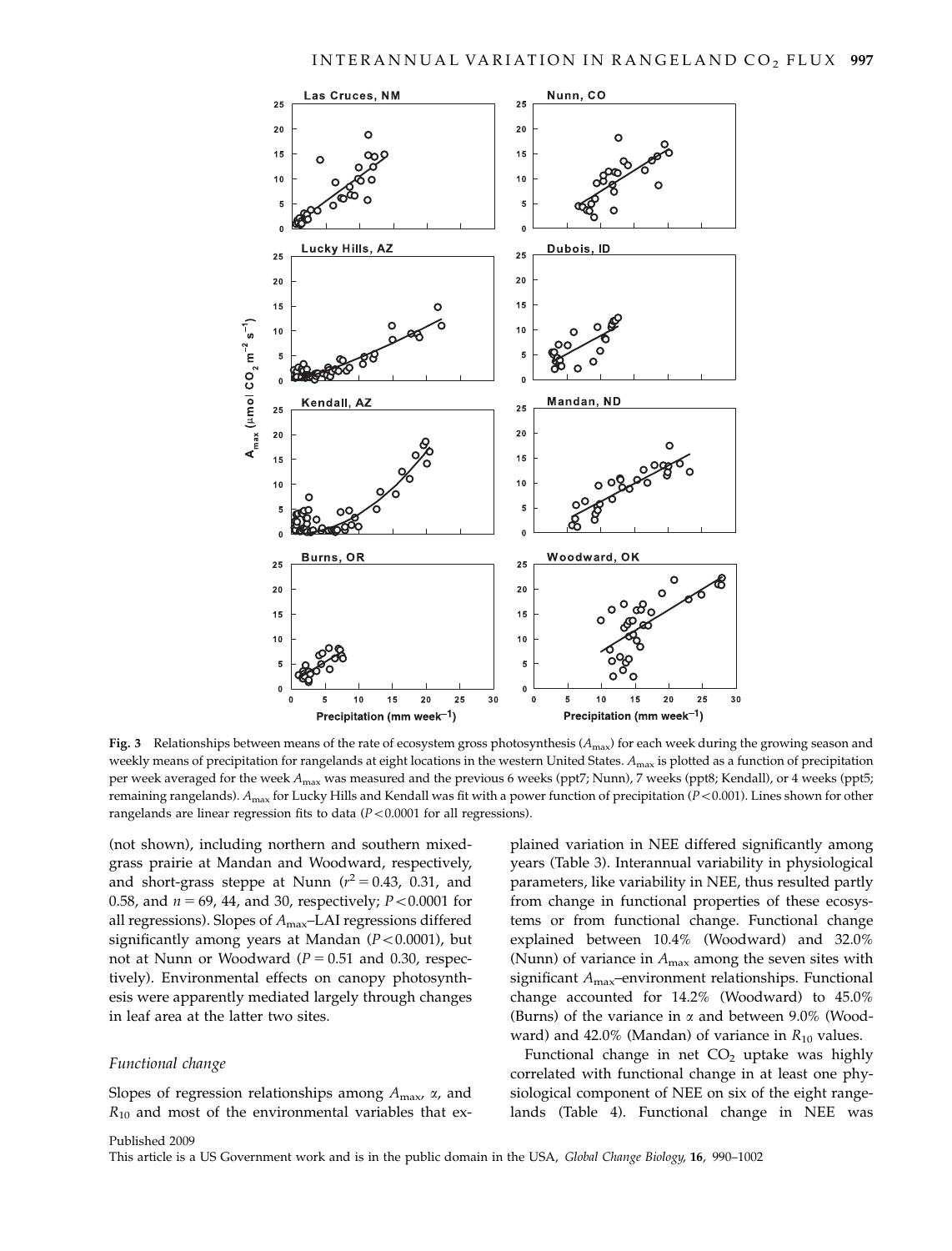associated with among-year differences in slopes of relationships between  $\alpha$  and the environment for sagebrush steppe at Dubois and both northern and southern mixed-grass prairies at Mandan and Woodward, respectively. Among-year variation in  $A_{\text{max}}$ -environment relationships largely explained functional change in NEE on desert rangelands at Kendall and Lucky Hills, whereas year-to-year variation in  $R_{10}$ –environment relationships explained functional change in NEE on sagebrush steppe at Burns. Slopes of linear regressions linking differences in NEE caused by functional change with among-year differences in  $A_{\text{max}}$  and a caused by functional change were negative, indicating that  $CO<sub>2</sub>$  uptake was greatest during years when  $A<sub>max</sub>$ and  $\alpha$  were greatest. By contrast,  $CO<sub>2</sub>$  uptake on sagebrush steppe at Burns was greatest during years when  $R_{10}$  values were smallest. Functional change in NEE was not correlated with change in physiological components of CO2 flux on either desert grassland at Las Cruces or shortgrass steppe at Nunn.

Functional change in NEE was explained partly by among-year differences in the maximum value of LAI for shortgrass steppe and mixed-grass prairie at Mandan and Woodward and partly by variation in the length of growing seasons for grasslands at Nunn and Woodward and for sagebrush steppe at Dubois. The greater was LAI during a given year, the greater was net  $CO<sub>2</sub>$  uptake. Among-year variation in LAI<sub>max</sub> was not correlated with among-year differences in a–environment relationships at Mandan and Woodward ( $P = 0.99$ ), however, indicating that functional change in  $\alpha$  and ultimately in NEE depended on factors other than leaf area. Net  $CO<sub>2</sub>$  uptake was also greater during years in which the growing season was longer (Dubois;  $r^2 = 0.84$ ,  $P < 0.0008$ ), began earlier (Nunn;  $r^2 = 0.56$ ,  $P = 0.09$ ), or ended later (Woodward;  $r^2 = 0.30$ ,  $P = 0.05$ ).

Table 2 Linear regression analyses for relationships between weekly values of net ecosystem  $CO<sub>2</sub>$  exchange (NEE;  $\rm g\,CO_2\,m^{-2}\,day^{-1})$  and weekly values of  $A_{\rm max}$  (µmol $\rm m^{-2}\,s^{-1};$ independent variable) for each of eight rangeland ecosystems

| Location       | Intercept | Slope   | $\boldsymbol{n}$ | $r^2$ | P-value  |
|----------------|-----------|---------|------------------|-------|----------|
| Las Cruces, NM | 2.72      | $-0.12$ | 145              | 0.03  | 0.01     |
| Tucson, AZ     | 2.30      | $-0.37$ | 273              | 0.30  | < 0.0001 |
| (Lucky Hills)  |           |         |                  |       |          |
| Tucson, AZ     | 2.51      | $-0.46$ | 298              | 0.62  | < 0.0001 |
| (Kendall)      |           |         |                  |       |          |
| Burns, OR      | 0.63      | $-0.66$ | 134              | 0.40  | < 0.0001 |
| Nunn, CO       | $-0.08$   | $-0.33$ | 105              | 0.21  | < 0.0001 |
| Dubois, ID     | 1.83      | $-0.97$ | 185              | 0.57  | < 0.0001 |
| Mandan, ND     | 1.96      | $-0.46$ | 178              | 0.48  | < 0.0001 |
| Woodward. OK   | 1.71      | $-0.24$ | 309              | 0.16  | < 0.0001 |

#### Discussion

Variation in NEE was better correlated with change in  $A_{\text{max}}$  than with variation in  $\alpha$  or  $R_{10}$  for six of eight ungrazed native rangeland ecosystems in the western United States. Week-to-week variation in NEE and in derived physiological parameters,  $A_{\text{max}}$ ,  $\alpha$ , and  $R_{10}$ , correlated mainly with time-lagged indices of precipitation and water-related environmental variables, like PET, for desert sites and with net radiation and temperature for Great Plains grasslands. For most rangelands, the response of NEE to a given change in temperature, net radiation, or evaporative demand differed among years because the photosynthetic parameters  $A_{\text{max}}$  and  $\alpha$  responded differently environmental drivers among years. Differences in photosynthetic responses were not explained by differences in LAI alone, however. We obviously must better understand how  $CO<sub>2</sub>$  uptake is regulated to predict NEE of these ecosystems.

## Seasonal patterns

When averaged among years, weekly values of photosynthetic and respiratory parameters displayed a strong seasonal pattern that was correlated with seasonal trends in NEE. Seasonal patterns of NEE correlated most strongly with trends in  $A_{\text{max}}$ . Canopy photosynthetic capacity, in turn, was positively correlated with time-lagged indices of precipitation at each site, underscoring the critical role of water availability in the functioning of rangeland ecosystems. Hollinger et al. (1999) and Syed et al. (2006) observed large seasonal variation in  $A_{\text{max}}$  and  $R_{10}$  in boreal forest and treed fen, respectively. In these relatively mesic ecosystems, seasonal variation in  $A_{\text{max}}$  was associated with variation in temperature.

## Environmental and physiological regulation of interannual variation in NEE

Week-to-week change in NEE was associated primarily with change in canopy photosynthetic capacity rather than with variation in apparent light-use efficiency or in the basal respiration rate. The strong correlation between NEE and  $A_{\text{max}}$  may partly be a consequence of the temporal scale at which data were analyzed. Photosynthesis should respond quickly to changes in Rn and evaporative deficit. By contrast, respiration rates are sensitive to factors like soil water content and the availability of C substrates that may change more slowly or exert effects that are lagged in time (Davidson et al., 2006). Ultimately, however, photosynthetic capacity may affect both respiration and apparent light-use

Published 2009 This article is a US Government work and is in the public domain in the USA, Global Change Biology, 16, 990–1002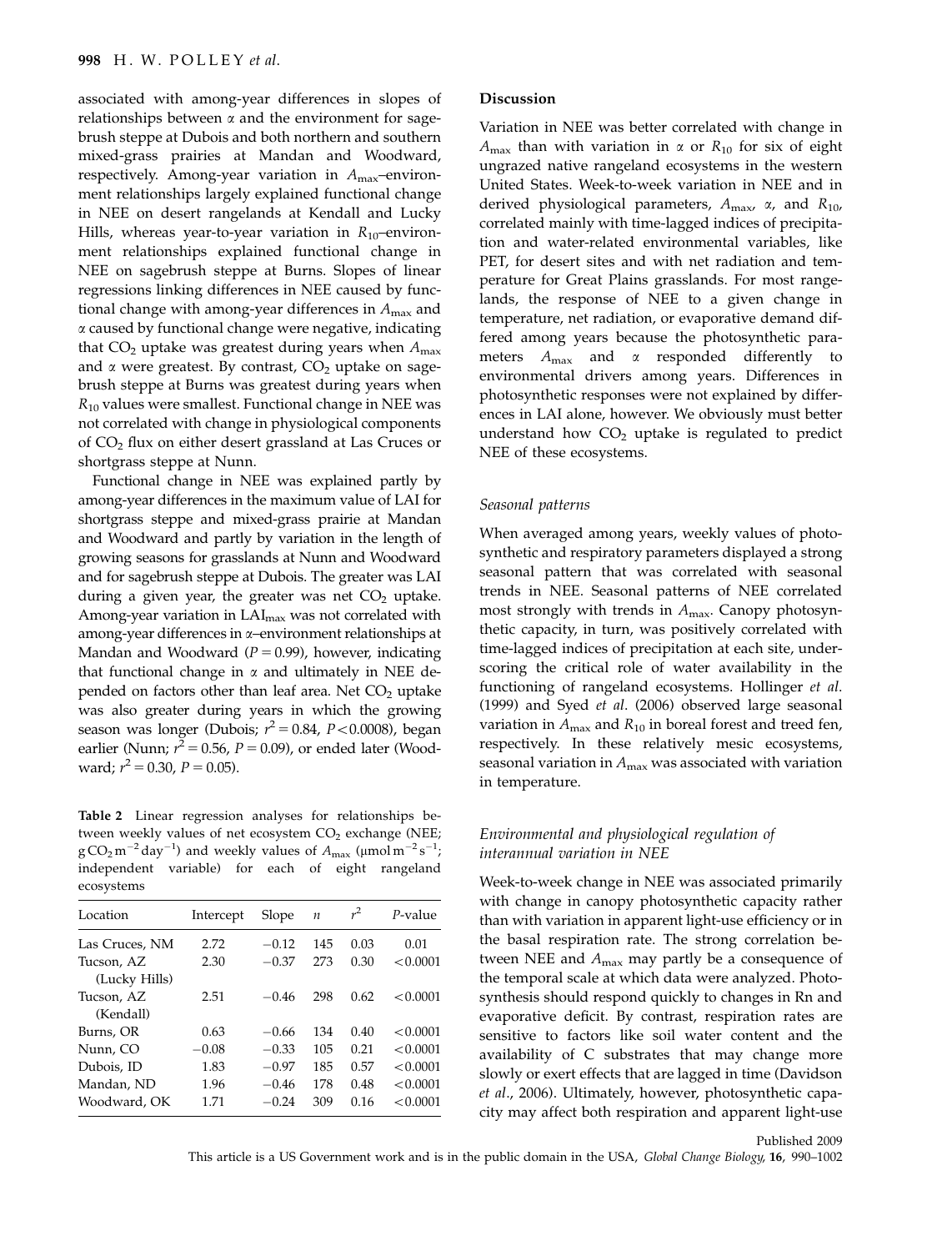| Source                | df           | $\rm{NEE}$      | $A_{\text{max}}$ | $\alpha$ ( $\times\,10^{-3})$ | $R_{10}$      |
|-----------------------|--------------|-----------------|------------------|-------------------------------|---------------|
| Las Cruces            |              |                 |                  |                               |               |
| RH                    | $\mathbf{1}$ | $236.3**$ (+)   |                  | $6.0**(-)$                    | $49.4***$ (+) |
| <b>WS</b>             | $\mathbf{1}$ | $106.4^{+}$ (+) |                  | $1.5(-)$                      | $0.9(-)$      |
| $RH \times Year$      | 5            | $641.4**$       |                  | $15.0**$                      | $21.5***$     |
| $WS \times Year$      | 5            | $302.0^{+}$     |                  | $36.3**$                      | $20.5**$      |
| Error                 | 136          | 4372.9          |                  | 98.9                          | 94.6          |
| Total                 | 148          | 5659.0          |                  | 158.0                         | 186.9         |
| Lucky Hills           |              |                 |                  |                               |               |
| <b>WS</b>             | $\mathbf{1}$ | $130.0**$ (+)   | $1020.3**(-)$    |                               | $4.7**$ (+)   |
| ppt5                  | $\mathbf{1}$ | $66.8**(-)$     | $1574.7**$ (+)   |                               | $12.4***$ (+) |
| $WS \times Year$      | 5            | $264.4***$      | $714.8**$        |                               | $22.6***$     |
| $ppt5 \times Year$    | 5            | 126.6**         | $177.4**$        |                               |               |
| Error                 | 276          | 1927.9          | 1881.7           |                               | 31.7          |
| Total                 | 288          | 2510.7          | 5368.9           |                               | 71.4          |
| Kendall               |              |                 |                  |                               |               |
| <b>WS</b>             | $\mathbf{1}$ | $535.4**$ (+)   | $1945.5**$ (+)   | $1.6**(-)$                    | $1.4(+)$      |
| Deficit               | $\mathbf{1}$ | $275.4**$ (+)   | $964.3**$ (+)    | $34.8**$ (+)                  | $9.4**(-)$    |
| ppt7                  | $\mathbf{1}$ | $249.0**(-)$    | $3704.4**$ (+)   | $4.7**$ (+)                   | $11.6**(+)$   |
| $WS \times Year$      | 7            | $803.1***$      | $1468.1***$      | 42.4                          | $25.0**$      |
| Deficit $\times$ Year | 7            | 253.7**         | 863.3**          | $31.0**$                      |               |
| $ppt7 \times Year$    | 7            | 656.6**         | $1626.1***$      |                               | 5.8           |
| Error                 | 296          | 2615.6          | 5207.5           | 230                           | 31.7          |
| Total                 | 320          | 5388.8          | 15779.3          | 340                           | 85.0          |
| Burns                 |              |                 |                  |                               |               |
| AT                    | $\mathbf{1}$ | $57.6**$ (+)    | $311.2** (-)$    | $0.4^{+}$ (+)                 | $10.9**$ (+)  |
| Deficit               | $\mathbf{1}$ | $254.4**$ (+)   | $296.9**(-)$     | $0.4^{+}$ (+)                 | $2.2**(-)$    |
| PET                   | $\mathbf{1}$ | $91.3**(-)$     | $127.9**$ (+)    | $3.4**(-)$                    | $7.8***$ (+)  |
| $AT \times Year$      | 6            | $343.1***$      | $104.6**$        | $5.9**$                       | $9.6***$      |
| Deficit $\times$ Year | 6            | $36.3*$         | 12.7             | $1.7^{+}$                     | $1.3*$        |
| $PET \times Year$     | 6            | 94.0**          | $33.6*$          | $5.0**$                       | $5.4**$       |
| Error                 | 108          | 309.1           | 273.8            | 11.2                          | 10.6          |
| Total                 | 129          | 1185.8          | 1160.6           | 28.0                          | 47.7          |
| Nunn                  |              |                 |                  |                               |               |
| AT                    | $\mathbf{1}$ | $125.4**(+)$    | $205.1**(-)$     | $14.6**$ (+)                  | $2.0**(-)$    |
| Rn                    | $\mathbf{1}$ | $825.9**(-)$    | $1032.1**$ (+)   |                               | $4.8*$ (+)    |
| $AT \times Year$      | 4            | 135.2*          | 1092.3**         | $15.1**$                      | $23.7**$      |
| $Rn \times Year$      | $\bf 4$      | $111.1^+$       | 431.4**          |                               |               |
| Error                 | 97           | 1320.9          | 1939.4           | 33.0                          | 82.7          |
| Total                 | 107          | 2518.5          | 4700.3           | 62.0                          | 113.2         |
| Dubois                |              |                 |                  |                               |               |
| WS                    | $\mathbf{1}$ | $340.7** (-)$   | $7.7(+)$         | $1.0^{**}$ (+)                | $2.14***$ (-) |
| Rn                    | $\mathbf{1}$ | $2200.7**$ (-)  | $986.6**$ (+)    | $20.0**$ (+)                  |               |
| ppt <sub>5</sub>      | $\mathbf{1}$ | $90.7**(-)$     | $837.5**$ (+)    |                               | $42.57**$ (+) |
| $WS \times Year$      | 7            | 1421.5**        | 358.4**          | $28.0**$                      | $11.60**$     |
| $Rn \times Year$      | 7            | $366.1**$       | $102.0^{+}$      | $5.0^{+}$                     |               |
| $ppt5 \times Year$    | 7            | 289.2**         | 224.7**          |                               | $2.70^{+}$    |
| Error                 | 168          | 1827.2          | 1195.6           | 67.0                          | 32.97         |
| Total                 | 192          | 6536.1          | 3732.4           | 123.0                         | 91.97         |
| Mandan                |              |                 |                  |                               |               |
| <b>ST</b>             | $\mathbf{1}$ | $676.3**(-)$    | $2196.0**$ (+)   | $5.7**(-)$                    | $4.8**$ (+)   |
| Rn                    | $\mathbf{1}$ | $225.7** (-)$   |                  | $1.4**$ (+)                   |               |
| ppt <sub>5</sub>      | $\mathbf{1}$ | $86.9**(-)$     |                  |                               |               |
| $ST \times Year$      | 6            | 305.2**         | 965.4**          | $5.5***$                      | $20.4**$      |
|                       |              |                 |                  |                               | Continued     |

**Table 3** Sums of squares (SS) associated with effects of environmental variation on net ecosystem  $CO_2$  exchange (NEE;  $\rm{g\,m}^{-2}$ day $^{-1}$ ),  $\rm{A_{max}}$  (µmol m $^{-2}$ s $^{-1}$ ),  $\rm{\alpha}$  (mol CO<sub>2</sub> mol $^{-1}$  photons), and  $\rm{R_{10}}$  (µmol m $^{-2}$ s $^{-1}$ ) for each of eight rangeland ecosystems

Published 2009

This article is a US Government work and is in the public domain in the USA, Global Change Biology, 16, 990–1002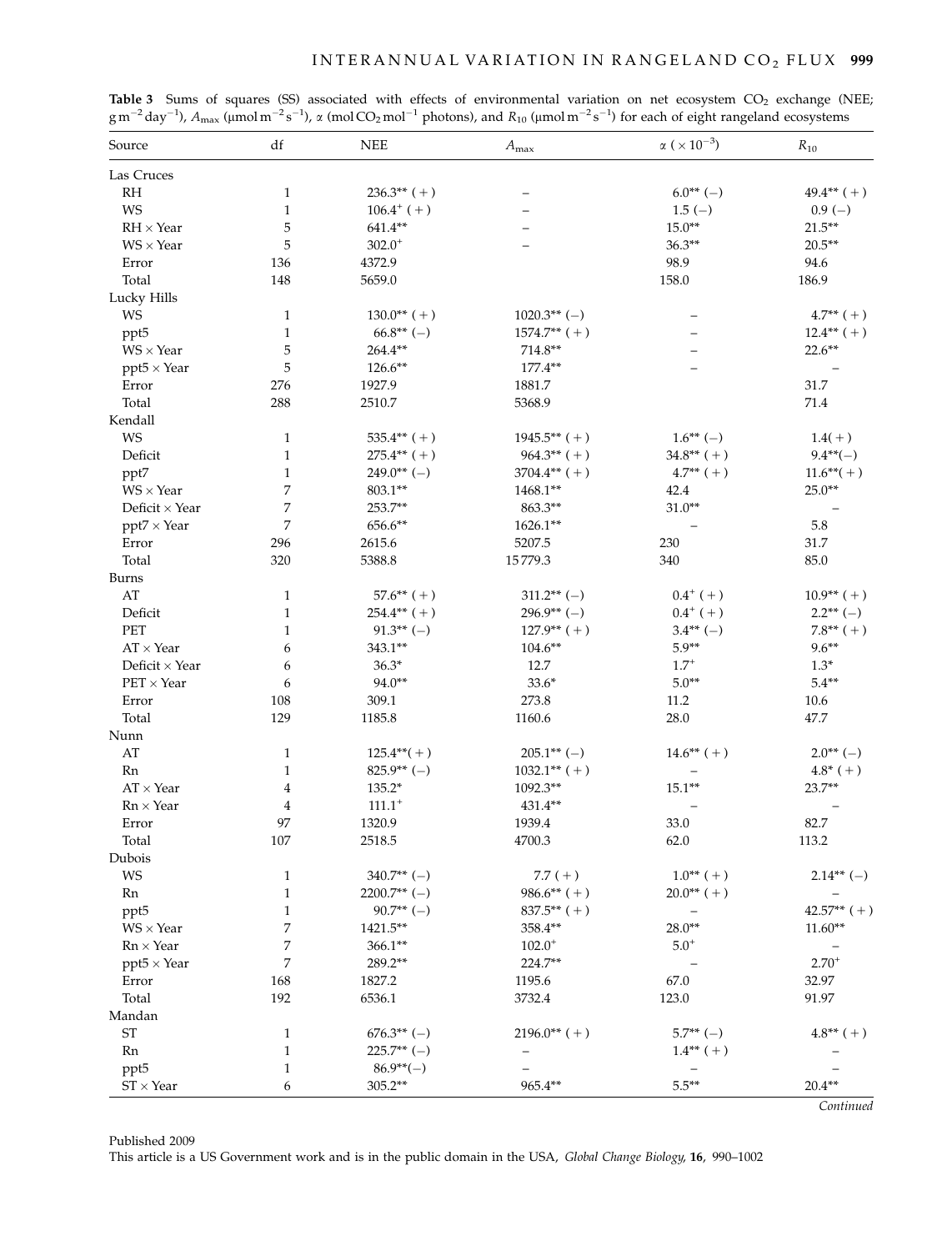#### Table 3. (Contd.)

| Source           | df  | <b>NEE</b>    | $A_{\rm max}$  | $\alpha$ ( $\times$ 10 <sup>-3</sup> ) | $R_{10}$      |
|------------------|-----|---------------|----------------|----------------------------------------|---------------|
| $Rn \times Year$ | 6   | $266.3**$     |                | $2.0**$                                |               |
| Error            | 165 | 1487.6        | 3343.2         | 14.9                                   | 23.4          |
| Total            | 180 | 3048.0        | 6604.6         | 25.0                                   | 48.6          |
| Woodward         |     |               |                |                                        |               |
| Rn               |     | $2614.6**(-)$ | $2806.1**$ (+) | $21.0^{**}$ (+)                        | $12.73**$ (+) |
| ppt1             |     | $675.3**$ (+) | $1302.6**$ (+) |                                        | $43.62**$ (+) |
| $Rn \times Year$ | 10  | 1579.1**      | $2606.4**$     | $12.6***$                              | $30.30**$     |
| Error            | 320 | 5080.2        | 18336.2        | 54.8                                   | 267.77        |
| Total            | 332 | 9949.2        | 25 05 1.3      | 88.5                                   | 344.42        |

NEE and its component processes were analyzed using a separate-slopes regression model. Shown are the degrees of freedom (df) for the model for NEE. Signs ( $+$  ,  $-$ ) of relationships between weekly values of NEE,  $A_{\max}$   $\alpha$ , and  $R_{10}$  and environmental variables for each rangeland are shown in parentheses. Environmental variables include air and soil temperature (AT, ST), evaporative deficit (deficit), net radiation (Rn), potential evapotranspiration (PET), relative humidity (RH), wind speed (WS), and various indices of time-lagged precipitation (e.g., ppt5; mean of precipitation per week over the 5 weeks preceding flux measurements).

\*\*P < 0.01, \*P < 0.05, +P < 0.10. The  $r^2$  for a single-slopes regression model for each rangeland may be calculated by dividing the SS associated with the main effects of environmental variables by the total SS. The proportion of the variance in each flux component explained by functional change is calculated by dividing the SS associated with environment  $\times$  year interaction terms by the total SS.

efficiency. Soil and ecosystem-level respiration rates are often highly correlated with rates of  $CO<sub>2</sub>$  uptake (Polley et al., 2006), for example. For many of the rangelands we studied,  $A_{\text{max}}$ ,  $\alpha$ , and  $R_{10}$  all were positively correlated with Rn and precipitation.

#### Functional change

Functional change in NEE was associated with functional change in one or more of the physiological components of CO2 flux on most rangelands. NEE–environment relationships thus differed among years partly because  $A_{\text{max}}$ ,  $\alpha$ , or  $R_{10}$  responded differently to environmental drivers among years. For most rangelands, functional change in NEE resulted from among-year variation in the response of photosynthetic parameters,  $A_{\text{max}}$  and  $\alpha$ , to environmental drivers. Temporal variability in NEE was controlled mainly by variability in GPP in a boreal and two temperate pine forest (Luyssaert et al., 2007) and by seasonal fluctuations in daytime net  $CO<sub>2</sub>$  uptake in a Mojave Desert shrubland (Jasoni et al., 2005). By contrast, variability in NEE was explained by fluctuations in ecosystem respiration in European forests (Valentini et al., 2000) and was stabilized by offsetting variation in GPP and respiration in a spruce-dominated forest (Richardson et al., 2007).

The physiological component that best explained functional change in NEE was not necessarily the component that best explained variation in weekly values of NEE. Week-to-week change in  $A_{\text{max}}$  accounted for most of variation in weekly values of NEE on six of the eight rangelands, but among-year differences in Amax–environment relationships explained functional change in NEE only on desert rangelands at Kendall and Lucky Hills. Functional change in NEE was better predicted by year-to-year differences in the response of  $\alpha$  to the environment, by among-year variation in maximum values of LAI, or by the combination of differences in  $\alpha$ -environment slopes and  $LAI_{max}$  than by variation in  $A_{\text{max}}$ -environment relationships for sagebrush steppe at Dubois and the three Great Plains grasslands. Importantly, these four ecosystems are also those for which NEE correlated strongly with Rn rather than with precipitation or water-related parameters alone. Net  $CO<sub>2</sub>$  uptake on sagebrush steppe at Dubois and Great Plains grasslands was apparently regulated by the availability of light (Rn) and efficiency with which light was used in  $CO<sub>2</sub>$  capture during a least portion of most growing seasons.

Apparent light-use efficiency, measured as the rate of increase in GPP per unit of increase in PPFD, will be relatively small when little light is absorbed by the plant canopy, as when LAI is reduced, or when GPP per unit of absorbed light is small, as when photosynthesis is constrained. Drought (Nouvellon et al., 2000) or excessive evaporative demand and low N availability (Turner et al., 2003) all may reduce  $\alpha$  and alter  $\alpha$ –environment response functions either by reducing  $CO<sub>2</sub>$  fixation directly or by limiting canopy development.

Rangeland  $CO<sub>2</sub>$  fluxes are very sensitive to changes in canopy development (Sims & Bradford, 2001; Flanagan et al., 2002; Li et al., 2005; Phillips & Beeri, 2008; Polley et al., 2008) and to factors like precipitation that affect biomass and LAI (Knapp & Smith, 2001; Flanagan et al.,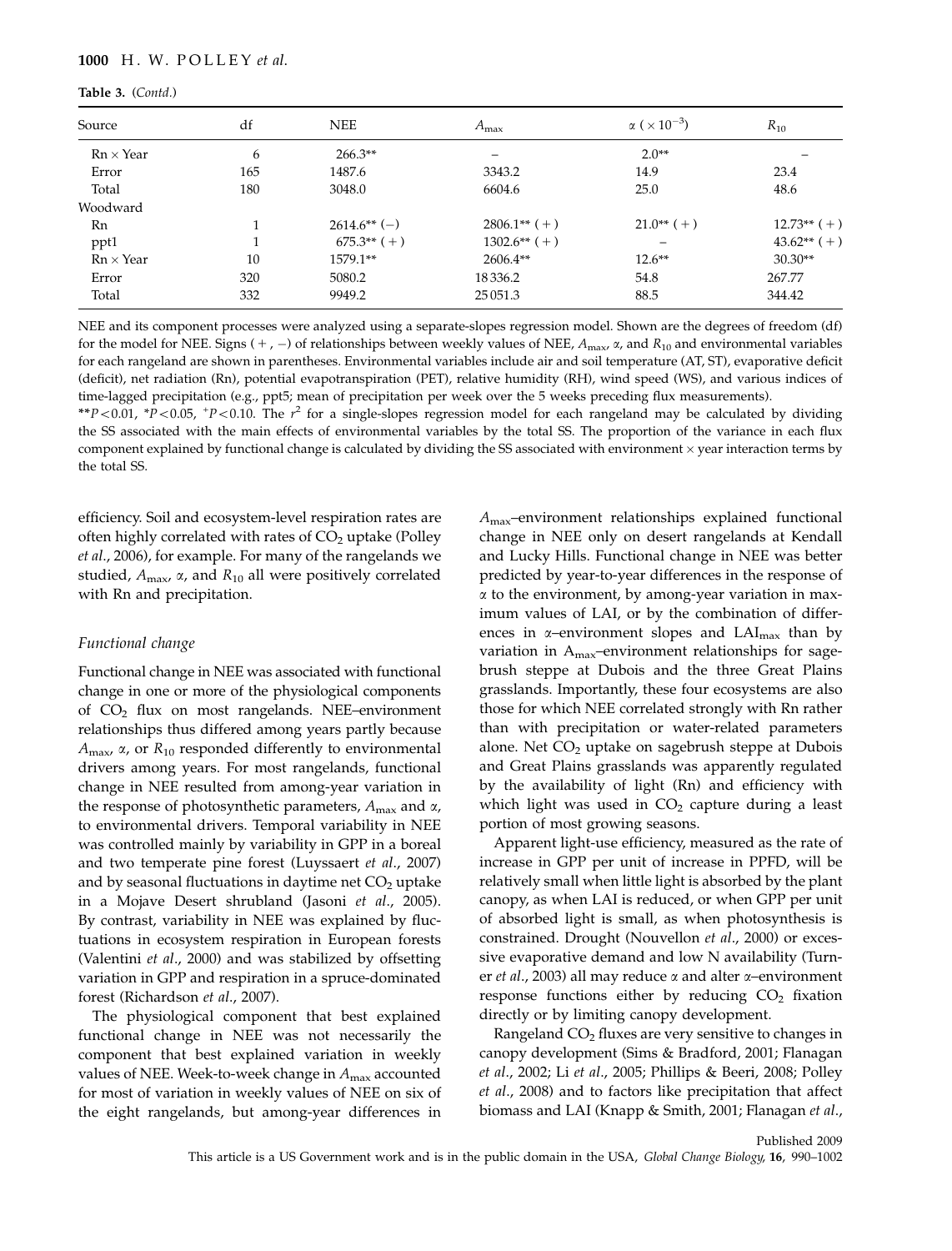**Table 4** Results of regression analyses relating net ecosystem exchange of  $CO_2$  (NEE;  $gm^{-2}day^{-1}$ ) calculated for each growing season using a separate-slopes regression model (effect of functional change) to maximum values of LAI (LAI<sub>max</sub>) each season and to values of  $A_{\text{max}}$  (µmol m<sup>-2</sup>s<sup>-1</sup>),  $\alpha$  (mol CO<sub>2</sub> mol<sup>-1</sup> photons), and  $R_{10}$  (µmol m<sup>-2</sup>s<sup>-1</sup>) calculated for each season using separate-slopes models developed independently for each physiological parameter (independent variables)

| Location    | Independent variables        | Intercept            | Slope           | $r^2$ | $P$ -value |
|-------------|------------------------------|----------------------|-----------------|-------|------------|
| Lucky Hills | $A_{\rm max}$                | 3.68                 | $-0.48$         | 0.66  | 0.05       |
| Kendall     | $A_{\rm max}$                | 2.32                 | $-0.46$         | 0.47  | 0.04       |
| Burns       | $R_{10}$                     | $-1.51$              | 3.60            | 0.90  | 0.0007     |
| Dubois      | α                            | 3.68                 | $-249.81$       | 0.81  | 0.002      |
|             | $A_{\text{max}}$             | 5.66                 | $-1.54$         | 0.80  | 0.002      |
| Mandan      | α                            | $-7.0 \times 10^{5}$ | 3.26            | 0.61  | 0.024      |
|             | $R_{10}$                     | $-0.80$              | 3.27            | 0.60  | 0.025      |
|             | $R_{10}/LAI_{\text{max}}$    | 5.54                 | $-4.04/-5.16$   | 0.84  | 0.012      |
| Nunn        | $LAI_{max}$                  | $-0.61$              | $-6.23$         | 0.63  | 0.07       |
| Woodward    | α                            | $-4.74$              | $-190.76$       | 0.29  | 0.05       |
|             | $\alpha$ /LAI <sub>max</sub> | 2.46                 | $-182.27/-5.61$ | 0.82  | 0.001      |

Shown are significant correlations with the greatest  $r^2$  values for each rangeland. A single value of NEE,  $A_{\rm max}$ ,  $\alpha$ , and  $R_{10}$  was calculated for each season at each location ( $n = 5-11$  seasons) using the multiyear average of each environmental variable included in the separate-slopes model for each flux. NEE for Mandan was fit to  $\alpha$  and  $R_{10}$  values with a power function. Other relationships were fit with simple linear or multiple regression analysis.

2002; Knapp et al., 2002). Functional change in NEE thus may have resulted partly because changes in leaf area influenced the response of  $\alpha$  or other components of  $CO<sub>2</sub>$  flux to environmental drivers. On northern mixedgrass prairie, for example, net  $CO<sub>2</sub>$  uptake increased more per unit increase in ST when LAI peaked late rather than early in the season (Polley et al., 2008). Not surprisingly, we found that weekly values of net  $CO<sub>2</sub>$ uptake correlated positively with LAI for each of the three grasslands for which we have repeated measurements of leaf area (Nunn, Mandan, Woodward). Yearto-year differences in the maximum value of LAI also provided the best single explanation for functional change in NEE at Nunn and were correlated with functional change at Mandan and Woodward. For mixed-grass prairies at Mandan and Woodward, however, functional change in NEE was explained partly by among-year differences in the response of  $\alpha$  to environmental drivers that was not correlated with differences in LAImax.

Functional change complicates climate-based predictions of  $CO<sub>2</sub>$  exchange and requires that we account for changes in the biological functioning of ecosystems in order to predict ecosystem C balance. Functional change in NEE of most rangelands resulted from change in the response of photosynthetic parameters to environmental drivers. The question of why environmental effects on  $A_{\text{max}}$  and  $\alpha$  differed among years remains to be determined. Differences were not explained by change in LAI alone. Canopy photosynthetic capacity has been shown to track seasonal changes in the N content of grassland vegetation (Flanagan et al., 2002), indicating that year-to-year differences in the N concentration of vegetation could account for change in responses of  $A_{\text{max}}$  or  $\alpha$  to temperature, Rn, and other environmental variables. Indeed, among-year variation in the  $C: N$  ratio of aboveground biomass partially explained interannual variation in NEE on the Northern Great Plains of the United States (Phillips & Beeri, 2008). But, canopy characteristics like live biomass and  $C:N$ ratio together explained relatively little of variability in grassland NEE. Phillips & Beeri (2008) used multiple regression analysis to model variability in growing season values of NEE as a function of canopy characteristics, annual precipitation, and year. Most of the variability in NEE was attributed to year. Clearly, a better understanding of environmental and other controls on  $CO<sub>2</sub>$  exchange will be required to accurately predict among-year variation in NEE of rangeland ecosystems.

#### Acknowledgements

Patricia Mielnick and Bill Dugas screened and compiled data. Stuart Hardegree and Howard Skinner provided insightful reviews.

#### References

- Angell R, Svejcar T, Bates J, Saliendra NZ, Johnson DA (2001) Bowen ratio and closed chamber carbon dioxide flux measurements over sagebrush steppe vegetation. Agricultural and Forest Meteorology, 108, 153–161.
- Baldocchi D, Falge E, Gu L et al. (2001) FLUXNET: a new tool to study the temporal and spatial variability of ecosystem-scale